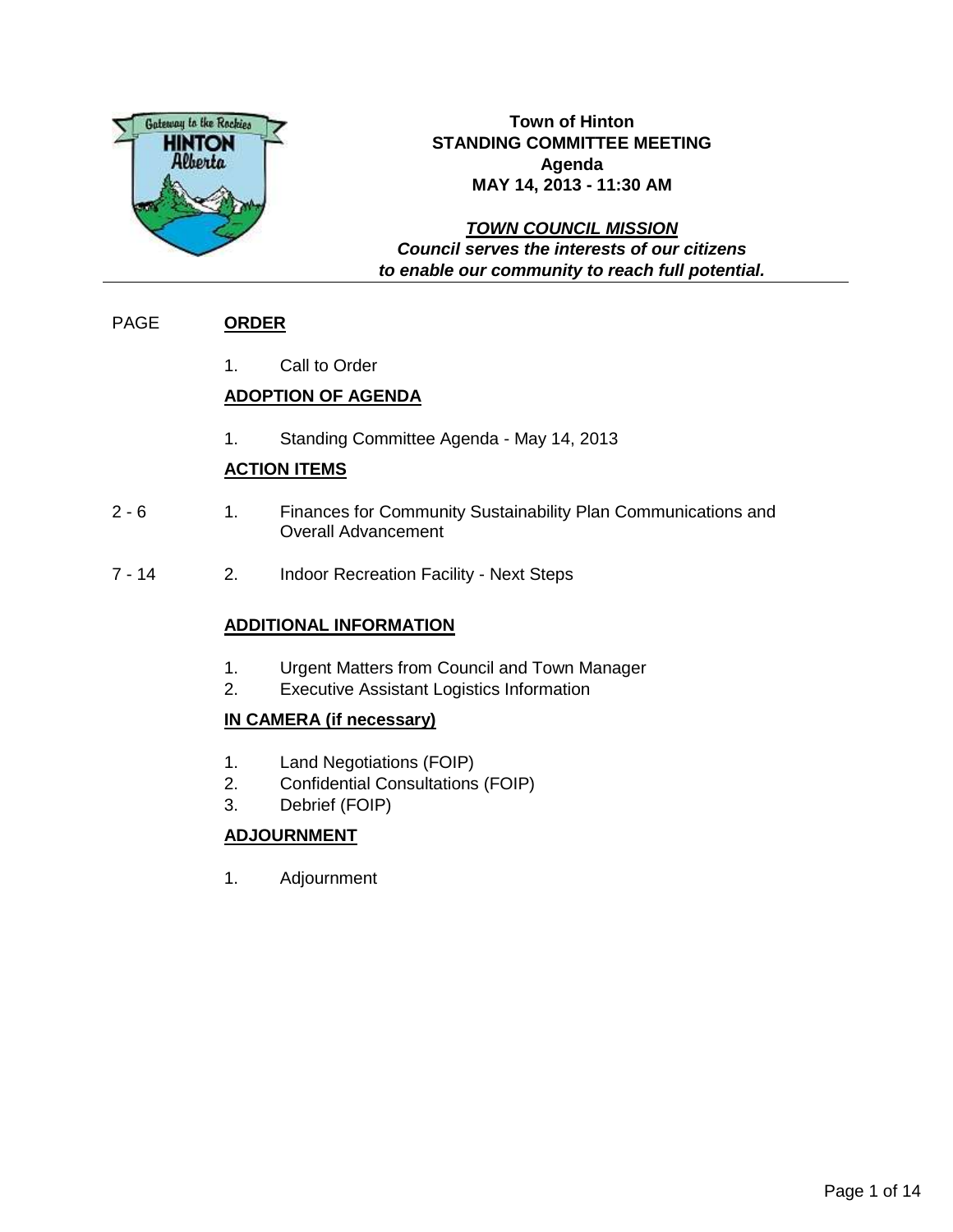

## **TOWN OF HINTON DIRECTION REQUEST**

**DATE**: May 10, 2013

## **TO: STANDING COMMITTEE MEETING OF May 14, 2013**

**FROM**: Bernie Kreiner **REVIEWED BY:** N/A **APPROVED BY:** N/A

### **RE**: **Finances for Community Sustainability Plan Communications and Overall Advancement**

### **Purpose**

This item is before Council to seek direction on this matter before administration proceeds to Regular Council with a more formal request.

#### **Issue**

How should CSP communications and overall advancement out of pocket expenses be covered?

#### **Administration Comments on Situation / Options**

The Town has drafted a communications plan (see attached) to create further understanding and build an identity for the Community Sustainability Plan. However, no direct finances are identified for this initiative. Furthermore, the CSP is a "community owned" document and not solely a plan which the Town corporate is responsible for. While Town administration is in some key "in kind" staff leadership roles at this time (i.e. CEAC staff resource, CSP Implementation committee secretariat, CSP communications planning staff time, Town investing in sustainability indicator measures work-specifically directed as town responsibility in plan, etc.), in the long term if not immediately, it should be expected that resources (in kind and financial) would come from a broad base of community partners to convey overall commitment to the plan and it's continued visibility, awareness and resident/business participation. We are building that level of support slowly.

The estimated costs in 2013 to advance the community wide CSP communications are estimated to be \$6,500. I will provide the annual costs for 2014 and beyond to maintain this base level of "presence" in public communication domain at the meeting. These costs were not budgeted nor foreseen in fall of 2012.

The options are:

- 1. Not initiate an overall CSP communications plan to foster understanding and participation at a grassroots level in sustainability initiatives. (This would affect the momentum and expectations of CSP plan as developed by community).
- 2. Proceed with Communications plan funded:
	- a. By the Town from tax payers for a set period of time (1-3-5 years?) In 2013, funds to come from council contingency amount (\$16,000 less any previous commitments)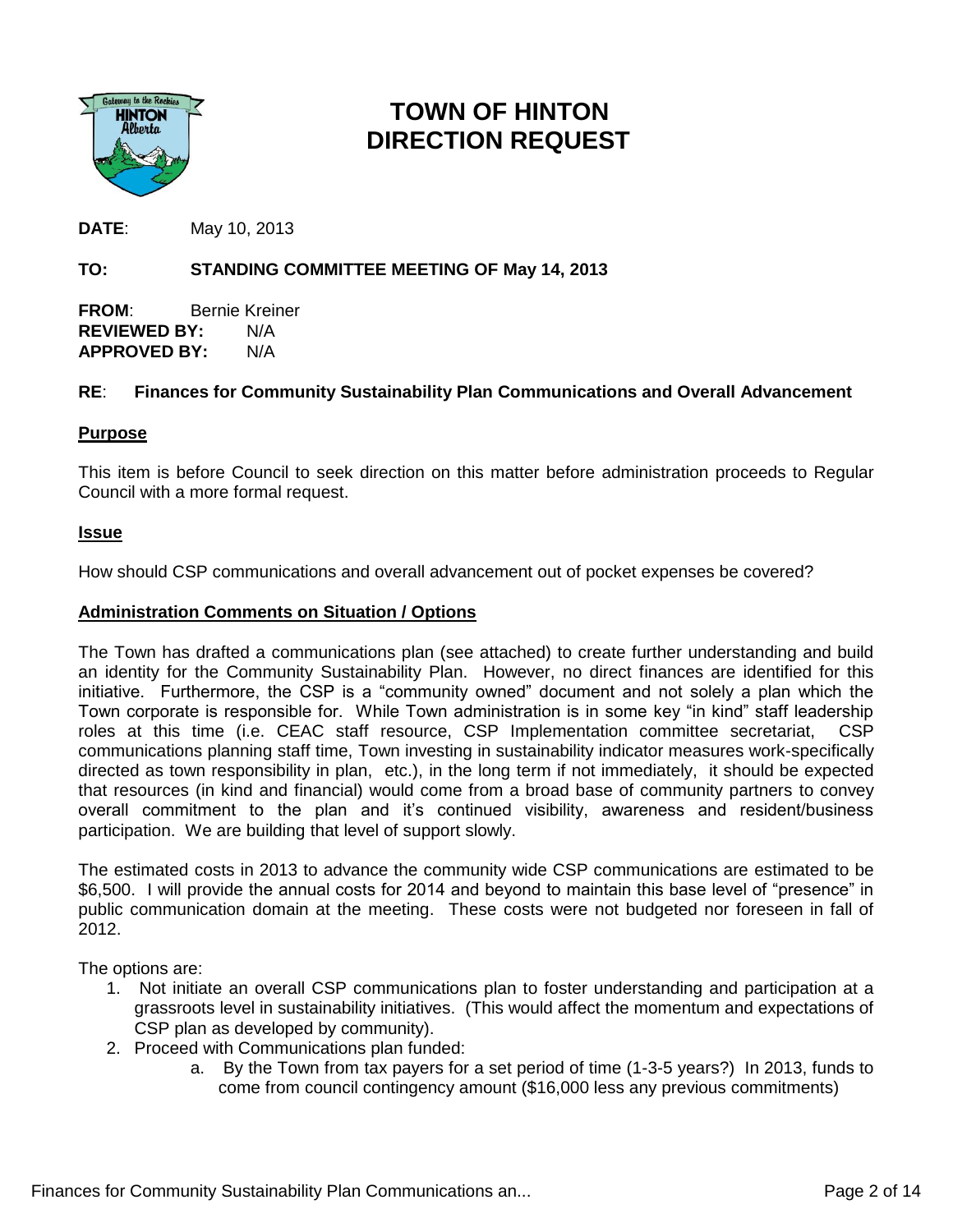- b. By the existing (and potential) CSP implementing partners through a mandatory or voluntary request to all?
- c. By the Town by dedicating a onetime amount (into a reserve) to carry program for a period of time, expecting a transition to option b once those funds are fully used.

### **Administration's Conclusion / Proposed Direction**

To evolve the overall strength of the CSP as a community committed plan, these costs should in time, if not immediately, be borne by all CSP supporting organizations. The longer the Town directly applies the vast majority of the resources to this initiative, the more difficult it will be to ensure the plan continues to be, in fact and perception, a plan by all in Hinton and area. Yet, building that "put your money where your mouth is" has not been advanced substantially yet. Furthermore, of the CEAC's 123 priorities in 2013-14, eight are most appropriately led by the Town as facilitating partner….indicating the Town is a current key partner in advancing specific CSP priority initiatives and may appropriately extend this leadership responsibility to financing CSP visibility and advancement. It seems option 2c.is most suitable given the situation we are currently in, and if supported by council, Corporate Services would be asked to identify where that one time amount would come from. How long a transition time would town council feel comfortable using tax dollars to lead this effort? I suggest 3 years.

#### **Town Manager Comments**

N/A

#### **Attachment**

1. Draft SCP Communications plan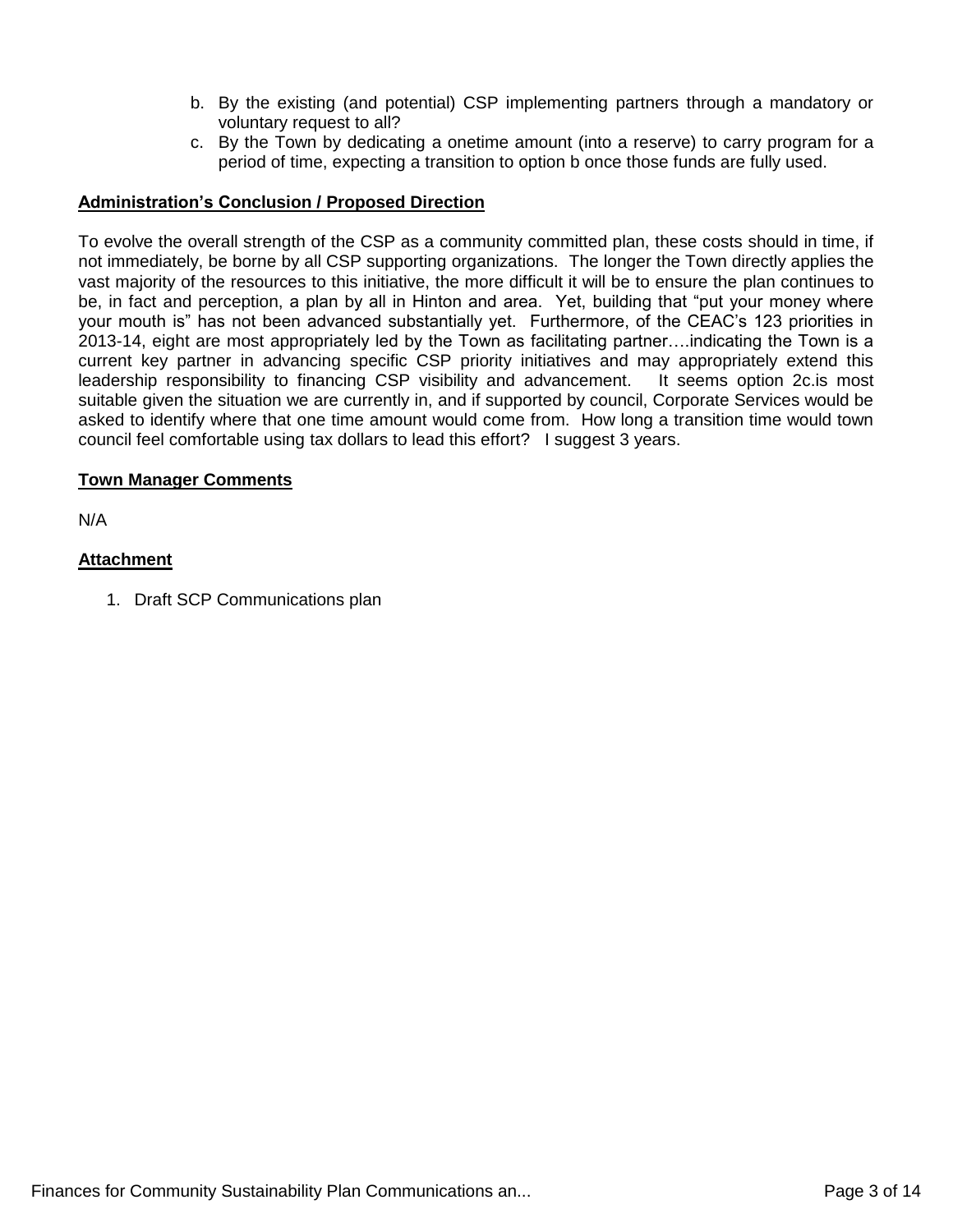

# Intervaly to the Rochies **TOWN OF HINTON PROJECT WORK PLAN**

Name of Project: CSP Communications

Project Manager: Emily Olsen Project Sponsor: Bernie Kreiner/Laura Howarth

Start Date: April 15, 2013 Completion Date:

 $\boldsymbol{\mathcal{N}}$ 

Project Budget: TBD  $\mathcal{A}_{6,5}$ 



**Project Purpose (s):** To create understanding and build an identity for the Community Sustainability Plan, while prompting residents and businesses to participate in activities that suppor<sup>t</sup> CSP objectives.

## Project Deliverables:

- Webpages for CSP content/information/education •New url www.hintoncsp.ca or www.hinton2040.ca
- Develop CSP brand for partner use! CEAC use
	- Logos
	- Taglines
- •Communications that support CSP understanding, motivation/ participation, reporting on overall progress and the promotion of CEAC's role in the community.

## **Project Objectives:**

- Create understanding and recognition of the CSP
- Continue developing branding and identity for CSP, CEAC and implementing partners
- Provide information to residents, potential partner companies/non-profits on how to suppor<sup>t</sup> CSP objectives and actions
- Keep all advertising/branding at arm's reach of the Town corporate

## Success Measures:

## Critical:

- Webpage finished and URL secured by June 30
- CSP logo and tagline for partners and CEAC by May 30
- All communications done at arm's-length from the Town corporate Desirable:
- Webpage finished and URL secured by May 30
- •CSP logo and tagline for partners and CEAC by May 15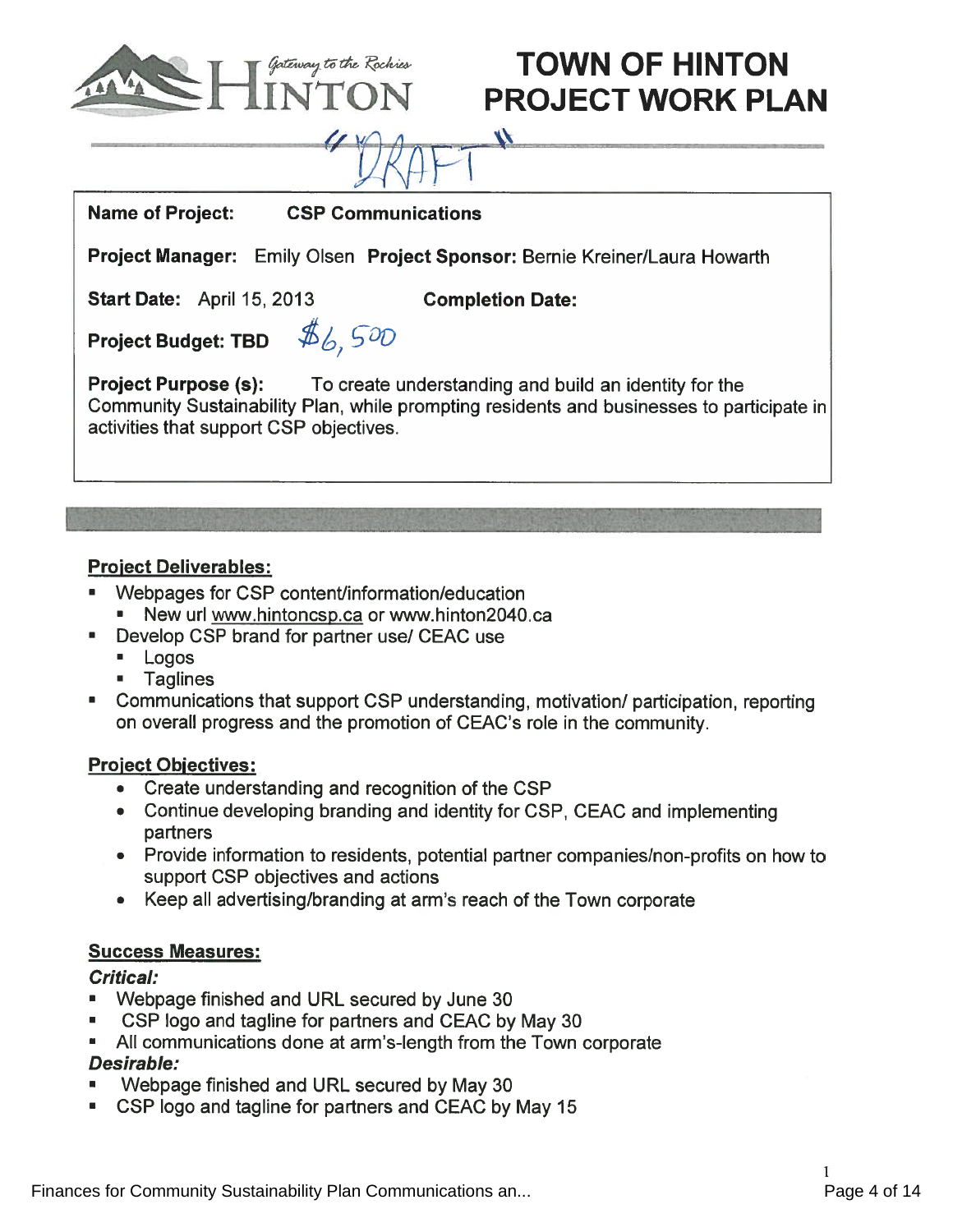

# TOWN OF HINTON Antenny to the Rochies **TOWN OF HINTON**<br>INTON **PROJECT WORK PLAN**

## Project Scope

## (Specific inclusions):

- Use CSP imagery already created to brand the website and to form the logo
- •Use Civicplus for website assistance/creation
- • Focus group to provide feedback on the branding materials (residents, CEAC and partners)

## (Specific exclusions):

- New imagery/ style for illustrations/ logo
- •Any changes to CSP content or CEAC/Partner objectives

## Proiect Risks and Impacts:

- Cost (?)
- Timelines
- Buy-in from CEAC/Partners

## Action Plan:

| <b>Major Activities</b>                           | <b>Responsible</b>                        | <b>Time Frames</b> |
|---------------------------------------------------|-------------------------------------------|--------------------|
|                                                   |                                           |                    |
| Logo                                              | <b>Emily Olsen</b>                        | May 30             |
| 2. Website URL and design                         | <b>Emily Olsen/Tara</b><br><b>Muldoon</b> | June 30            |
| 3. Website Content Creation and                   | Rhonda West/                              |                    |
| management                                        | <b>Wendy Anderson/</b>                    |                    |
| <b>CEAC</b>                                       | <b>Emily Olsen</b>                        |                    |
| <b>Partners</b>                                   |                                           |                    |
| <b>Residents</b>                                  |                                           |                    |
| CSP Facebook page (who owns?)                     |                                           |                    |
| 3. Communications Plan for CEAC moving<br>forward | <b>Emily Olsen/</b><br>Laura Howarth (to  | May 30             |
|                                                   | approve)                                  |                    |
| 4. Communications plans for next steps:           | <b>Emily Olsen/</b>                       | August 2013        |
| <b>Motivate to Participate</b><br>$\bullet$       | Bernie Kreiner/                           |                    |
| <b>Reporting on Overall Progress</b>              | <b>Laura Howarth</b>                      |                    |
| 5. Celebration of new brand?                      |                                           | September 2013     |
| 6.                                                |                                           |                    |
| 7.                                                |                                           |                    |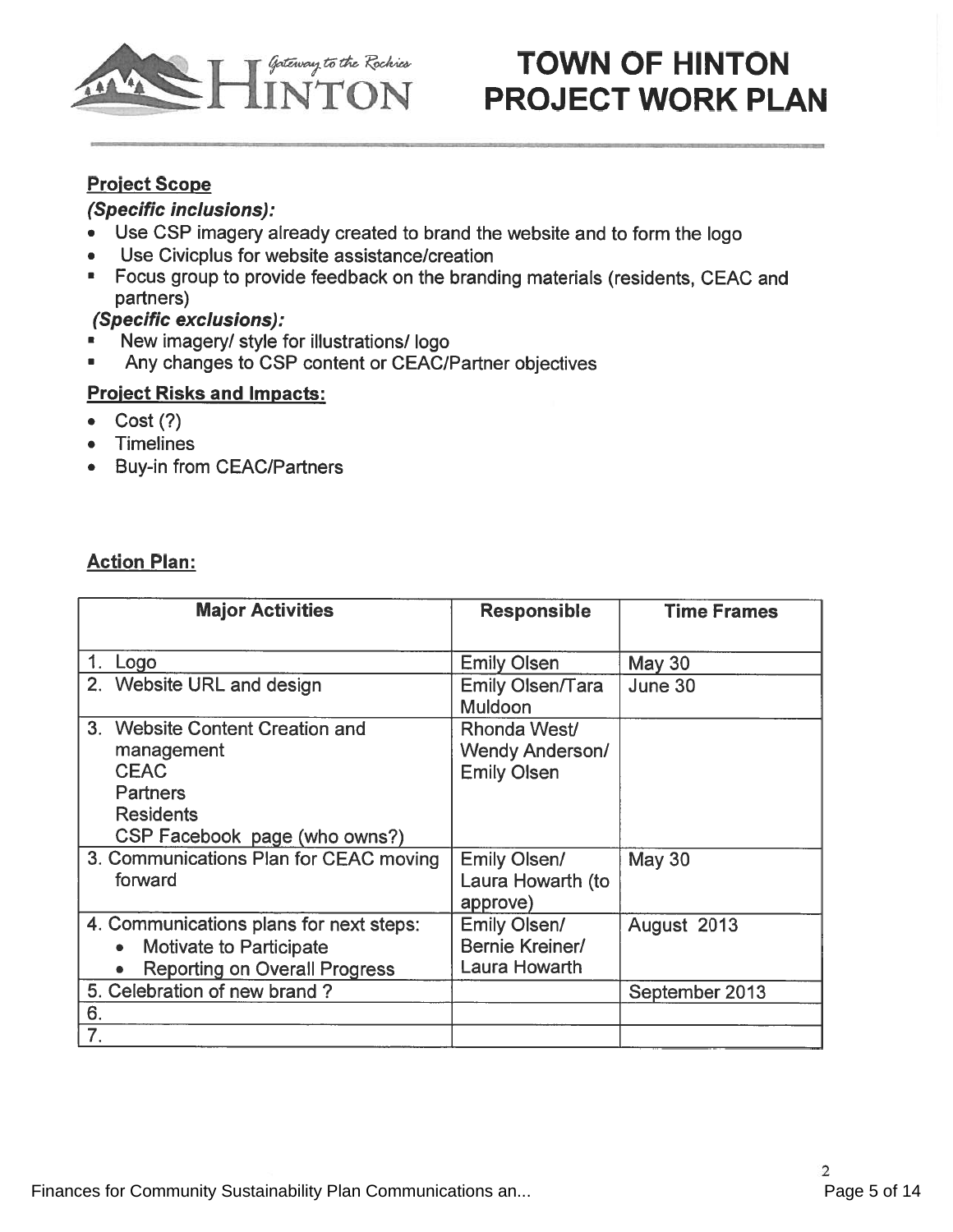

## TOWN OF HINTON *Antenny to the Rockies* **FOWN OF HINTON**<br>INTON PROJECT WORK PLAN

Three sperate Communication Plans will be created and implemented further into the work plan (first ready for summer 2013). A little info is filled in below, but the plans will require attention over the next couple of months.

| <b>Target</b><br><b>Audience</b>                             | The community as a whole; employees of local companies or non-<br>profits/implementing partner companies or non-profits.                                                                                             |               |                    |
|--------------------------------------------------------------|----------------------------------------------------------------------------------------------------------------------------------------------------------------------------------------------------------------------|---------------|--------------------|
| <b>Objectives</b><br>(What are you<br>trying to<br>achieve?) | Same as project objectives:<br>1. Create understanding and recognition of the CSP<br>2. Provide information to residents, potential partner<br>companies/non-profits on how to support CSP<br>objectives and actions |               |                    |
| Core<br><b>Message(s)</b>                                    | Use the core messages along with supporting statements<br>Hinton is a diverse community that works and builds together                                                                                               |               |                    |
| <b>Spokesperson</b>                                          |                                                                                                                                                                                                                      |               |                    |
| <b>Plans, Tactics</b><br>and Materials                       | <b>Activity</b>                                                                                                                                                                                                      | <b>Timing</b> | <b>Cost</b>        |
|                                                              | 1. Use of CSP Seconds in<br>advertising (as fillers), Facebook<br>ads, on the website and TOH<br>Facebook pages                                                                                                      |               | FB ads \$150/month |
|                                                              | 2.                                                                                                                                                                                                                   |               |                    |
|                                                              | 3.                                                                                                                                                                                                                   |               |                    |
|                                                              | 4.                                                                                                                                                                                                                   |               |                    |
| <b>Measurement</b>                                           |                                                                                                                                                                                                                      |               |                    |
| <b>Responsibility</b>                                        |                                                                                                                                                                                                                      |               |                    |

## Communications Strategy: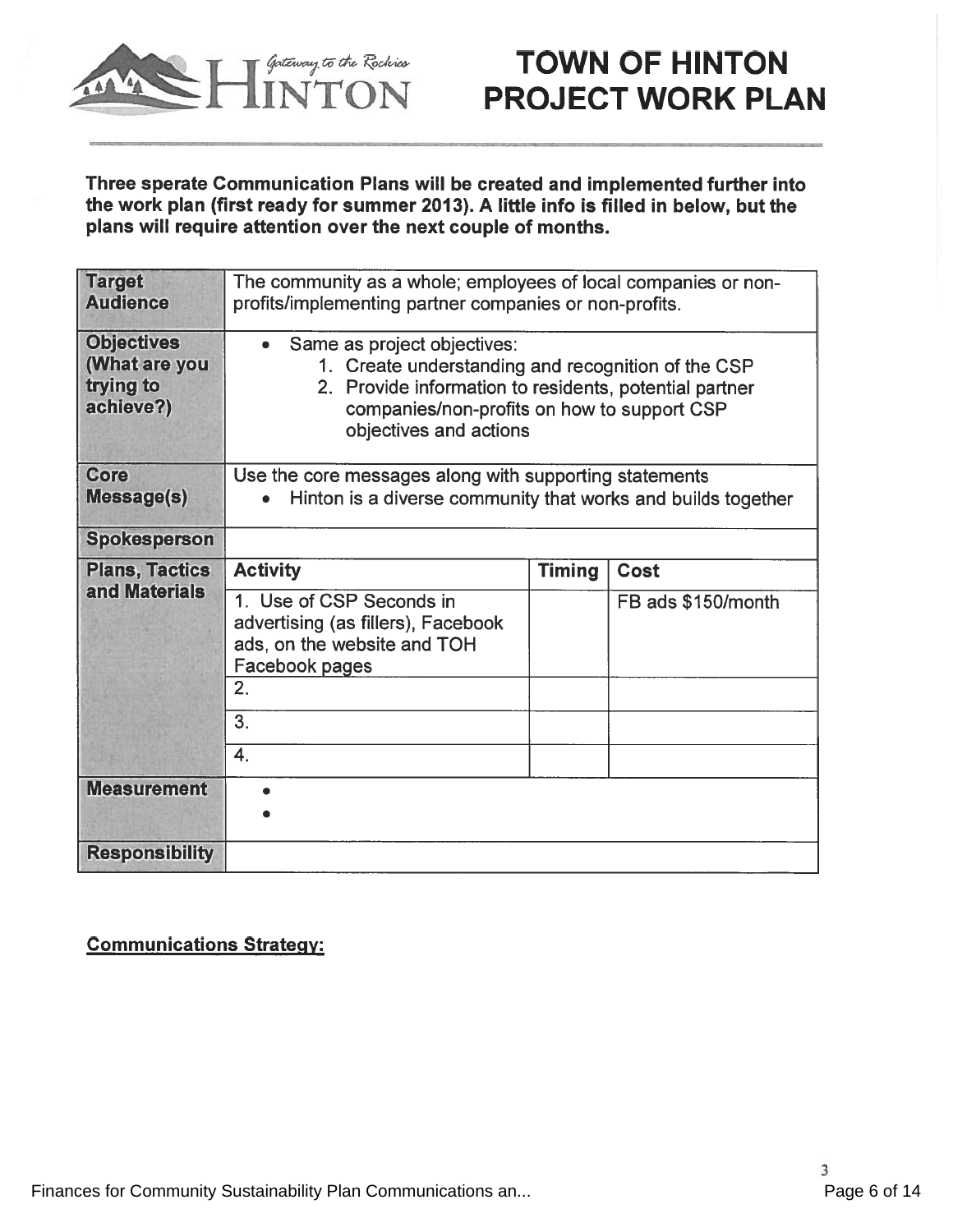

## **TOWN OF HINTON DIRECTION REQUEST**

**DATE**: May 10, 2013

## **TO: STANDING COMMITTEE MEETING OF May 14, 2013**

#### **FROM**: Bernie Kreiner **REVIEWED AND APPROVED BY:** N/A

### **RE**: **Indoor Recreation Facility-next steps**

#### **Purpose**

This item is before Council to seek direction on next steps and timing.

#### **Issue**

What next steps would council like to see on the matter of the indoor recreation facility?

#### **Administration Comments on Situation / Options**

In March, CEAC confirmed that advancing an indoor recreation facility is one of the priorities for the 2013-14 community sustainability work. (They had commissioned a report, copy attached, through a subcommittee to understand community needs and expectations—see attachment 1.)

#### The conclusion states:

*The community wants and needs a change. Committee members heard that a recreation centre is important to the community; people want to talk about it and see it as an important component for future growth of the community. There is a need in the community for change of the current recreation facility with major support for a new pool. While a current engineering report was not available on the facility, it was noted that the typical life expectancy of a pool is 25-40 years and the current age of the pool is 30 years.* 

*There is not a clear understanding in the community between the need versus the financial cost of the project. The community needs to be responsible and realistic in establishing the components of a facility as it relates to costs. Timeline is important with Committee members sensing that sooner than later is the message from the community. There is strong support by Committee members to move the recreation centre out of column x and into a 5-year timeline for financial planning and delivery of facility.*

The Town's strategic plan calls for an initiative entitled-Recreation Centre Upgrade Approach—Review Recreation Centre costs, funding and implementation options and gauge public support for the options. Based on this work done, it appears the public prefers to plan for an aquatic centre replacement first, followed by establishing an indoor sports field and running track. It was very close between build new vs. upgrade/improve existing facility, although administration has been assuming upgrade/improve existing since the Barr Ryder report was approved by town council.

##Before we have the timing discussion, does Town Council support the scope of the proposed initiative being: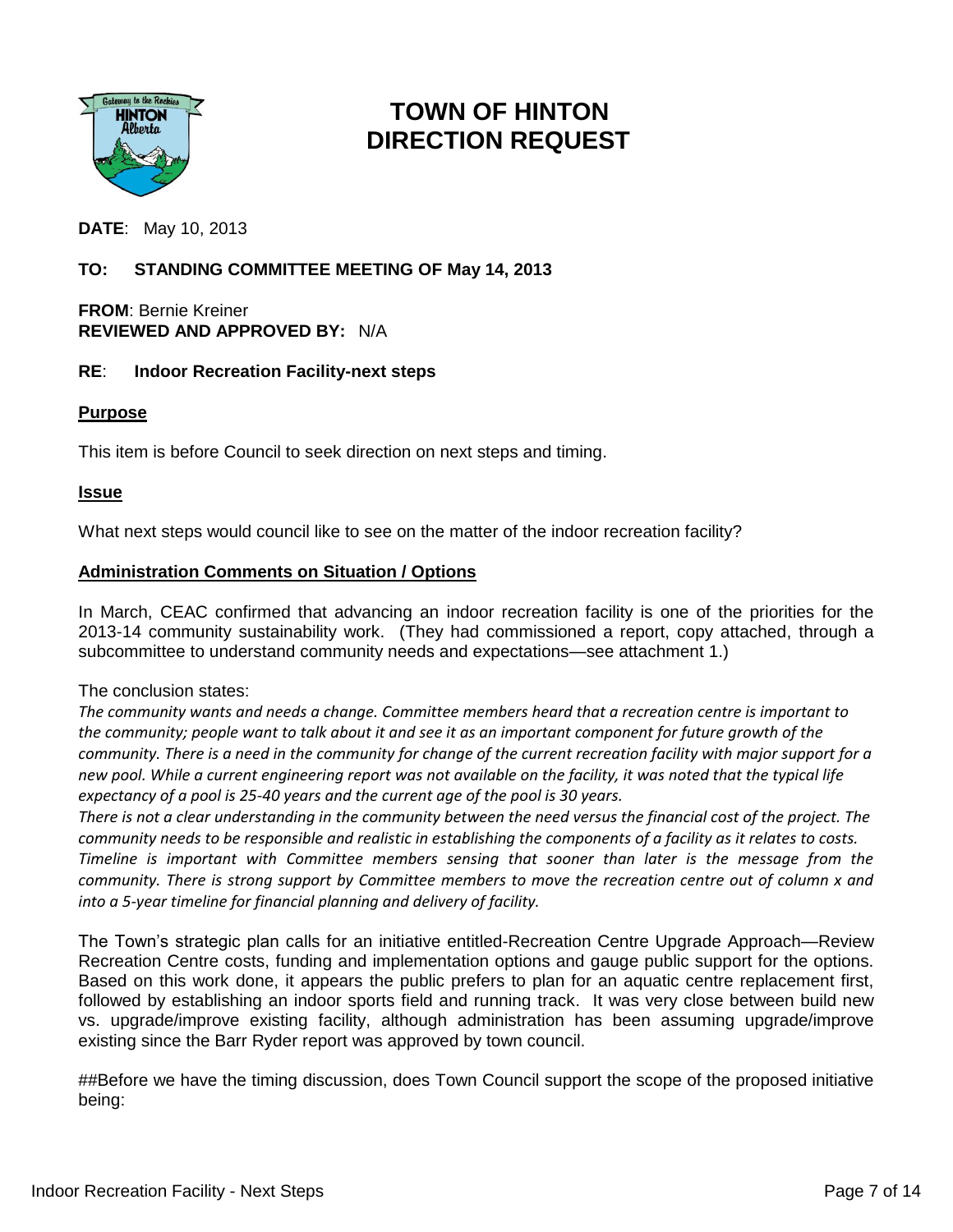==pool first, and then Indoor sports field and running track.

==develop facility as improvements/upgrade of existing rec Centre (vs. build new)

Town administration believes we could generate high level construction cost estimates and reasoned non-municipal revenue assumptions in about 3 months. These numbers would be generated cautiously within house estimating of design/construction costs using the Barr Ryder report as a foundation—there is no budget to obtain consulting support for this at this time.

Since this project remains on the priority list, some Town plan and response should be determined given the CEAC work of the past year. The go forward options on the next step(s) appear to be:

- 1. Do cost/revenue estimates and present as a 2013 plebiscite question.
- 2. Direct cost/revenue estimates to be developed, encourage a community committee to advance ideas, with a target to bring a proposal for a plebiscite in 2017.
- 3. Do cost/revenue estimates and make a council decision on project timing from this information.
- 4. Do not do cost/revenue estimates now. (Essentially saying that it's premature and this project shouldn't be planned for implementation until some later year (say 2016 or 2020-a year before next two elections/best plebiscite time options).
- 5. Do something else as the next steps.

Timing of a plebiscite, unless done separately from municipal elections is this October or every 4 years thereafter being October 2017/2021/2025. A council initiated plebiscite is not binding; it's a formal method of determining "public support" for the project in the context of the extra tax cost to construct the indoor facility. As a discretionary improvement project likely to require a debenture borrowing by-law to proceed, there would be a requirement prior to tender award to advertise the project and if a 10% citizen's petition is received, it would force the matter to a binding plebiscite.

### **Administration's Conclusion / Proposed Direction**

If Town Council, using the info gathered and their own sense, is comfortable with the scope assumptions above##, the next step is reporting to the community on a go forward plan. We believe that while public support for improved indoor recreation facilities exists, it will be offset by substantial tax-payer affect financially of the municipally born capital costs of construction. (Most facilities built have not had more than 10-15% of the funds come from a combination of specialized grants and industrial/community contributions! Even though the public expects that much money could come from these sources, I believe past examples are real and that higher government level budget cutbacks has, if anything, reduced the current access to special grants.)

As such, it's very much a political judgment call as to which option to advance, because "where council stands on this issue" is something citizens are interested in, and the desire to enhance the indoor recreation facility is understandable and supportable, while the costs per taxpayer for this investment is often not supportable even if understood.

### **Town Manager Comments**

N/A

## **Attachment**

1. RECREATION CENTRE FEASIBILITY TASK COMMITTEE REPORT TO THE COMMUNITY ENGAGEMENT & ACCOUNTABILITY COMMITTEE dated NOVEMBER 21, 2012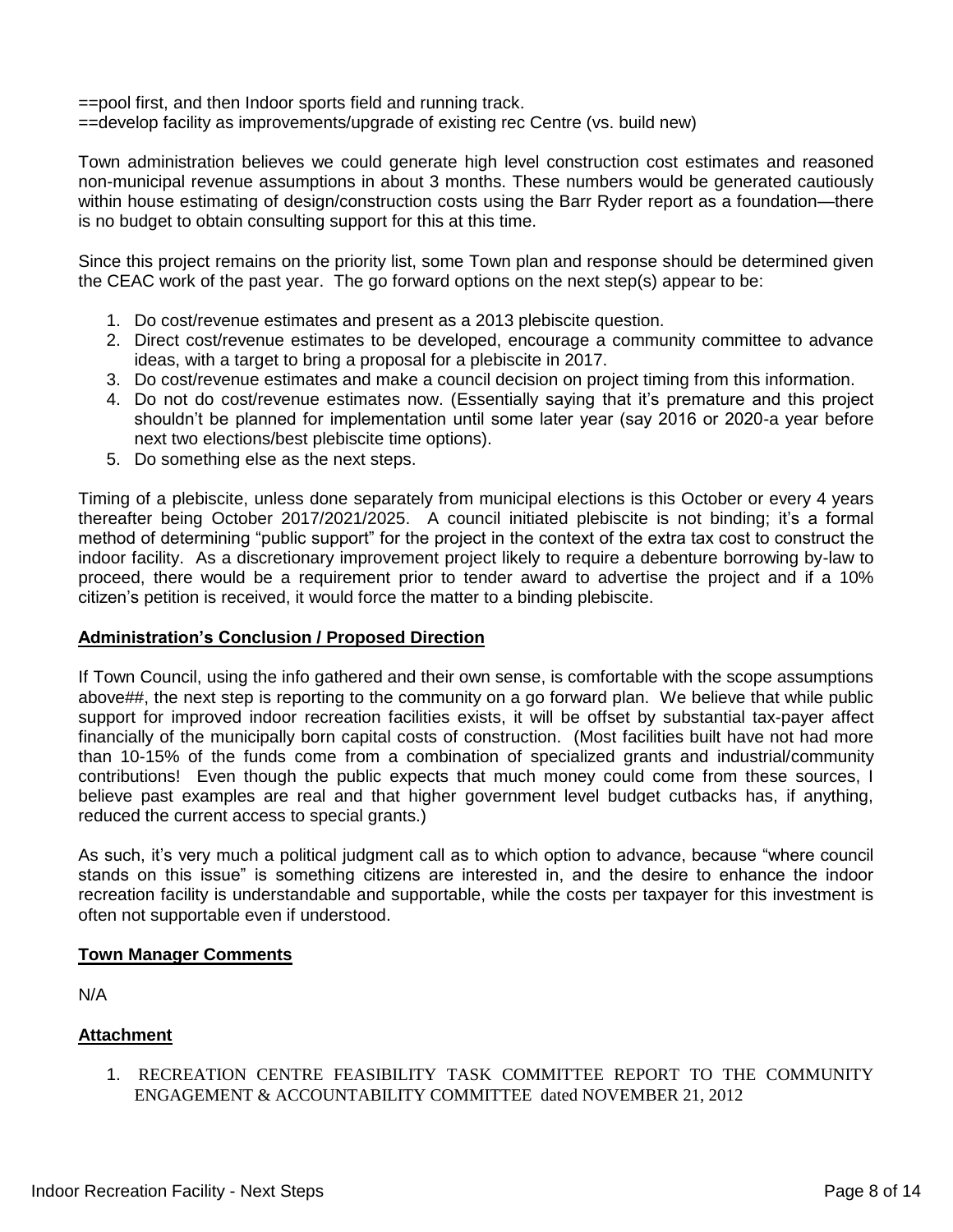

#### **RECREATION CENTRE FEASIBILITY TASK COMMITTEE REPORT TO THE COMMUNITY ENGAGEMENT & ACCOUNTABILITY COMMITTEE NOVEMBER 21, 2012**

The purpose of the Recreation Centre Feasibility Task Committee (the "Committee") is to determine and report to CEAC on the feasibility and financial viability of a new facility and an upgraded Recreation Centre facility that will serve to meet the needs of the community as a whole.

#### **COMPOSITION**

The Committee was comprised of 13 members, 12 of which were residents and 1 member from CEAC. The Committee had their first meeting on June 14, 2012.

#### **RESOURCE INFORMATION**

The task committee was provided with the following resource information:

- Barr Ryder Report (including forecasted costing of Option F)
- Community Sustainability Plan
- Status of current facility
- Long-term Capital Plan
- Tour of recreation facility
- Historical work completed in existing facility
- Data regarding life expectancy of existing facility
- Operational costs of existing facility
- Cost recovery comparisons
- Current user groups
- Current memberships/unique users
- Capital and operational costing of comparable facilities in other communities

#### **PUBLIC ENGAGEMENT**

The Committee discussed at length the strategy and objectives of their public engagement and communications plan. The plan they adopted sought to generate input from Hinton and area residents to determine the need and support for a new or improved recreation facility that serves the community as a whole. It was essential that the input received be as thorough as possible from the identified target audience and offered residents the opportunity to participate, while also acquiring the opinion of those in the "silent majority".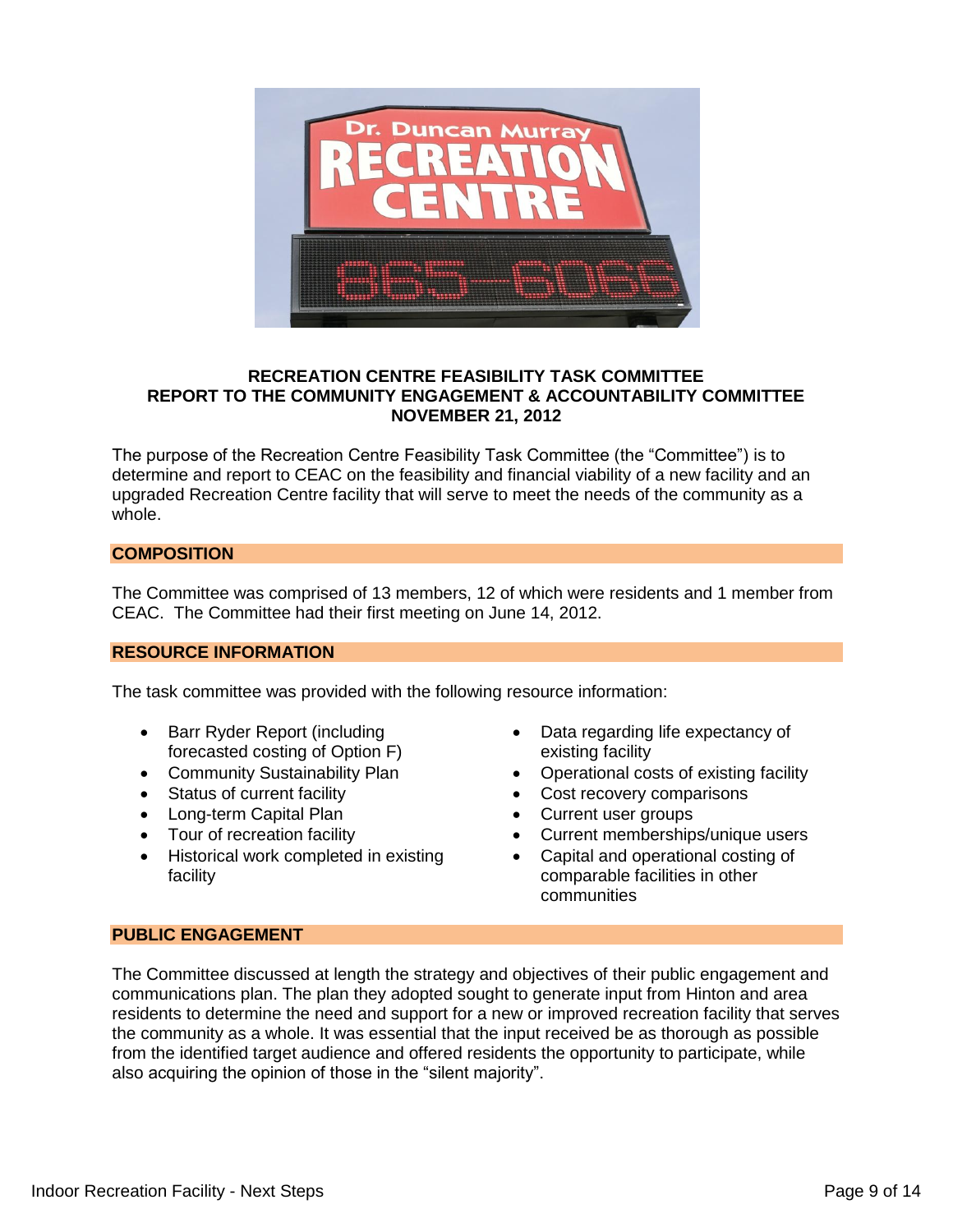Target audiences for the plan included those involved in community sports programs, current user groups of the recreation centre, community groups, as well as general Hinton and county residents. Methods were discussed on how to best reach these groups, and ultimately it was decided that an intercept survey that targeted random residents, in addition to a long-form survey that all residents were invited to participate, would be the best strategy.

The long-form survey (Attachment #1) featured 16 questions in multiple choice, ranking and open ended formats. The questions centred on the need and the financial support in the community for a new or improved facility. Residents were asked how the current recreation centre met their needs, if they are a current pass holder at the recreation centre, and if a new facility would increase their visitation. They were also asked financial questions that put into context the financial impact of a new or improved recreation centre, including the level of tax increase they approved.

Six intercept survey questions (Attachment #2) were taken from the long-form, so that a comparison could be made between the sets of results. The questions succinctly asked residents about the need and support for a new or improved facility in Hinton. Committee members "intercepted" residents in the community in an attempt to reach those who might not otherwise participate in a survey such as this. Accessing the silent majority was a large part of the objective of the group, in order to have an accurate gauge of opinion in the community.

In order for Committee members to obtain a scientific sample size that had the lowest margin of error (confidence interval), while ensuring that the certainty of the results (confidence level), the goal number of intercept surveys needed to reach approximately 370. The confidence interval is the plus-or-minus figure often reported in poll results. For example, if you use a confidence interval of 5 and 30% of the relevant population picks an answer, you can be sure that if you had asked the question of the entire relevant population, between 25 (30 – 5) and 35 (30 + 5) would have answered the same. The confidence level tells how certain you can be that the results you have are accurate on the larger population scale. Most researchers use a 95% confidence level, and the same was used for the intercept survey. Lowering the confidence interval or raising the confidence level would have resulted in the number of surveys needed based on Hinton's population increasing beyond what was possible by the group to achieve.

The surveying launched at the September 5 Registration and Information Fair at the Hinton Centre. The Committee set up a booth that allowed residents to complete the survey on the spot either online, or in hard copy format. Additional information was provided to those who needed more framework to form their opinions. A comparison chart with other comparable recreation facilities was created and posted for residents to view. Later in September a recreation centre open house and tour was held though not well attended.

Ads in the Hinton Voice newspaper, on the Eagle radio and on the website, as well as emails to target user groups and Facebook posts on community pages were used to communicate the survey to the public. Committee members spread the word in their respective neighbourhoods and communities within Hinton and Yellowhead County, to ensure a buzz around the surveying was created. Several articles written by both weekly newspapers provided information and context to the survey questions, and town staff was available for further information.

Measurement of success was determined to be a minimum of 500 responses for the long-form survey, 370 responses from the intercept survey and reliable qualitative data from user groups and specific demographics (seniors, families, industry) was included in the results.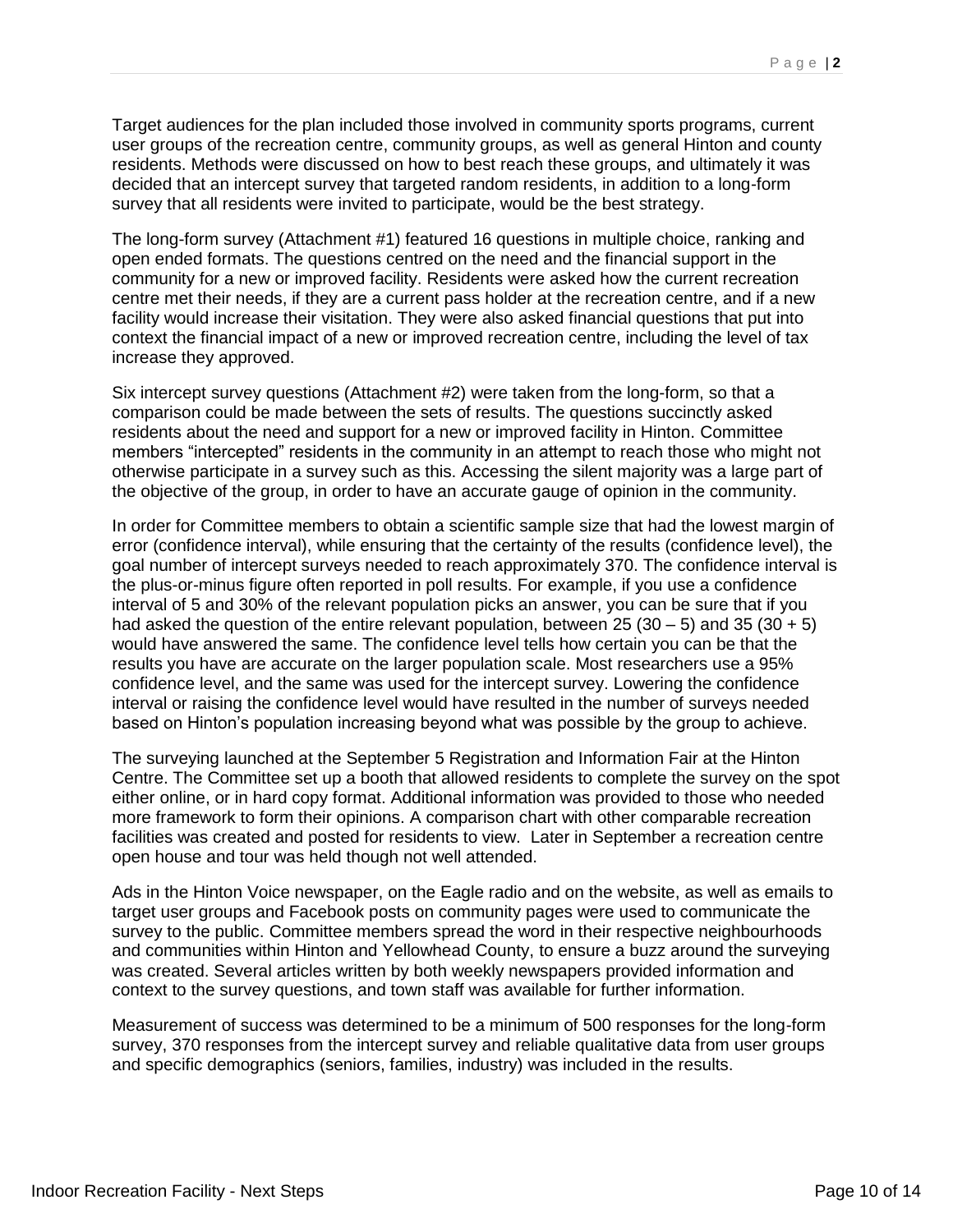#### **COMMUNITY NEEDS ASSESSMENT**

The Committee conducted two separate surveys on the recreation centre. The long form survey had 622 participants and the intercept survey had 308 participants. Committee members found that most people received the survey well and wanted to provide their input as they were passionate about the topic.

The majority of those surveyed were residents of Hinton (93%). The overwhelming feedback the Task Committee received from the community is that the community values a recreation facility in Hinton (87%) and that a change is necessary to the current facility. Approximately 70% of the online participants felt that the current recreation facility was not meeting their needs with around 30% indicating that it did. Committee members heard that a new or improved facility will help attract individuals and families to the community and maintain those that are currently living here.

The community is evenly split as to whether a completely new facility is needed versus an upgraded or improved facility is needed.



|           | New Facility | Upgraded Facility |
|-----------|--------------|-------------------|
| Long Form | 46.8%        | 46.3%             |
| Intercept | 43.5%        | 48.5%             |

A main theme appears to be that, at a minimum, a new pool is needed and wanted by residents. Many young families indicated their desire for a new or upgraded facility for the community and they would like to see something done sooner than later.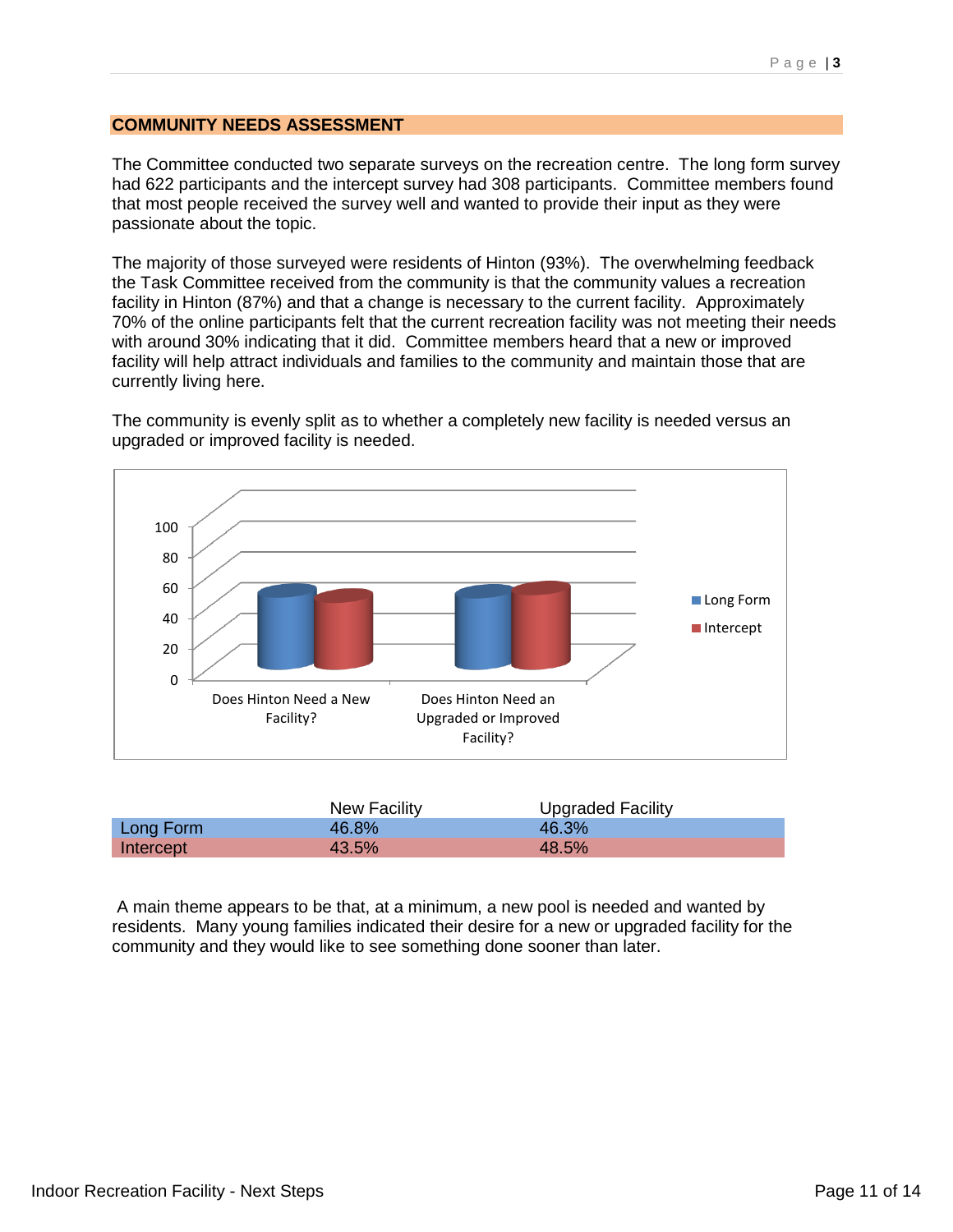The component priority needs for an upgraded or improved recreation facility were (listed highest to lowest by combining 1<sup>st</sup> & 2<sup>nd</sup> rankings):

- Aquatic centre (pool) (78.5% saw this as most important)
- Indoor sports field and running track (44.7% saw this as most important)
- Arenas (31.1% saw this as most important)
- Fitness centre (23% saw this as most important)
- Indoor playground (12.6% saw this as most important)
- Indoor skate/bike park (5.3% saw this as most important)

Committee members felt that the community in general would financially support a change to the current facility and there would be stronger financial support for a new pool.

#### **FINANCIAL VIABILITY**

Results from the long form survey showed that 83.4% of participants would financially support a new or improved facility versus 16.6% that would not. The intercept survey indicated a slight drop in financial support showing that 80% of participants would financially support a new or upgraded facility versus 20% that indicated they would not.



There was relatively strong support for other financial methods with fundraising campaigns receiving the strongest support from both surveys at around 66%. A general comment from participants appears to indicate the belief that large corporations will pay for a new or improved facility however data from other communities indicate that corporate sponsorship covers only a very small portion (if any) of the financial cost.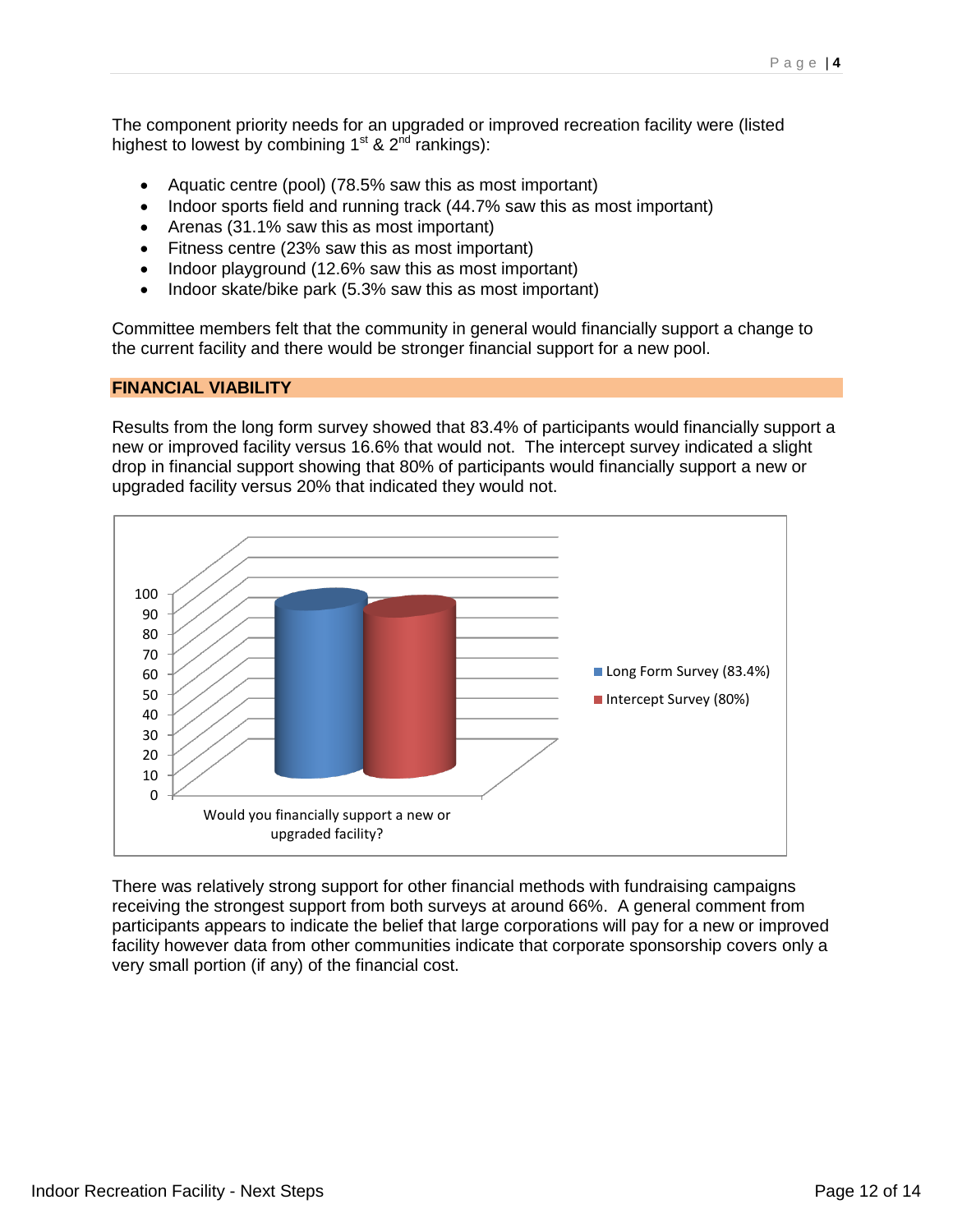

The surveys reflect strong support for an annual tax increase; 55% of long form survey participants supported an increase in taxes versus 40.3% of those from the intercept survey.